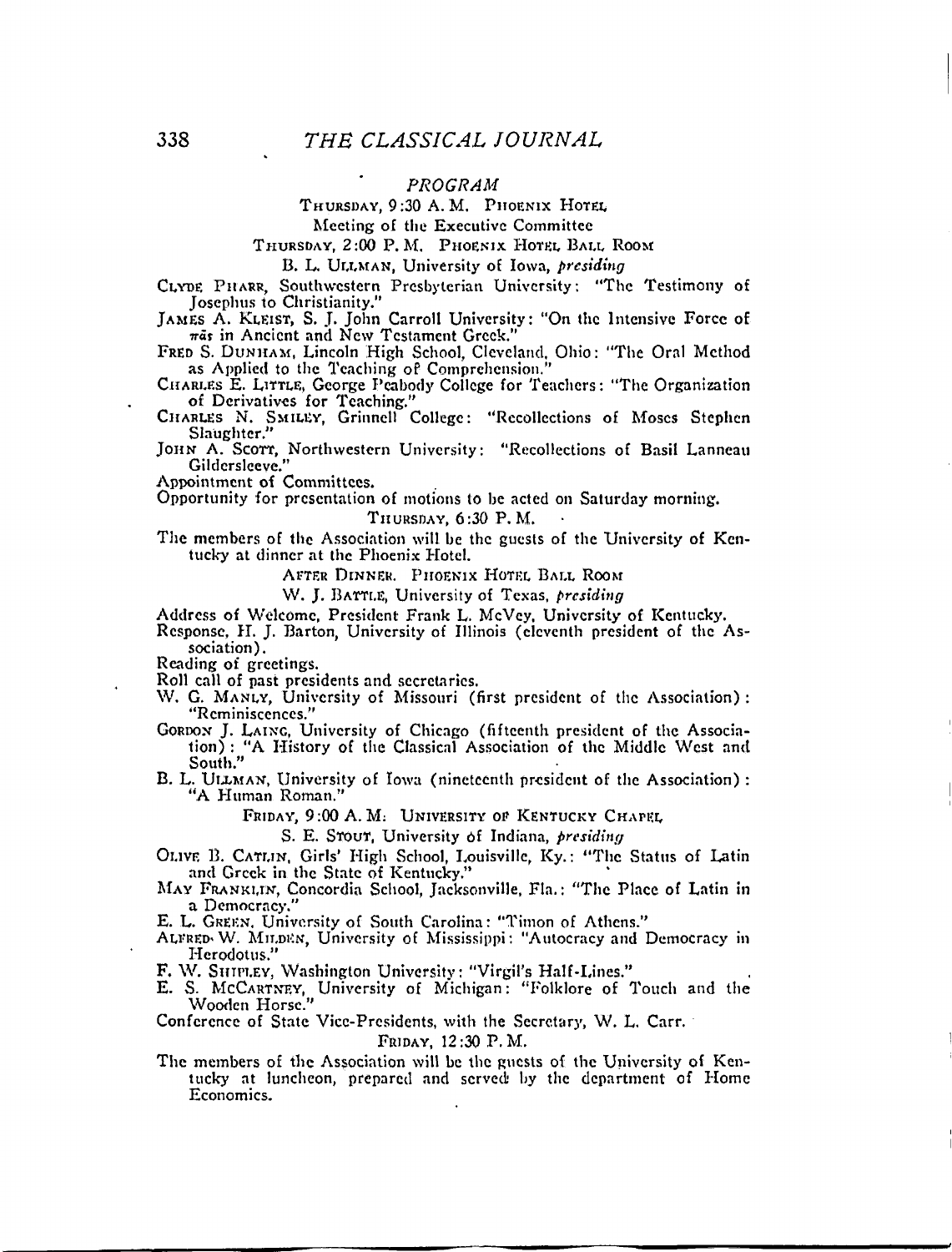PRIDAY, 2:00 P.M. UNIVERSITY CHAPEL

T. JENNIE GREEN, State Teachers College. Kirksvillc, Mo., *presiding* 

MARY Lou CUMUACK, Springfield, Ohio, High School: "What Is Translation?" LOURA B. WOODRUFF, Oak Park, 111., High School: "Sight Translation, Its Value and Use."

S. E. STOUT, University of Indiana: "How Vergil Established for Aeneas a Legal Claim to a Home and a Throne in Italy."

G. A. HARREH, University of North Carolina: "Cicero's Villa at Arpinum."

FRIDAY, 4:30 P.M. PRESIDENT'S HOUSE

The members of the Association will be the guests of President and Mrs. McVcy at tea.

FRIDAY, 8:00 P.M. DICKER HALT.

ALFRED W. MILDEN, University of Mississippi, *presiding* 

R. B. STEELE, Vanderbilt University: "Martial."

GRANT SIIOWERMAN, University of Wisconsin: "Rome of To-day and the Classics."

W. L. CARR, Oberlin College: "Some Results of the Classical Investigation." SATURDAY, 9:00 A.M. TRANSYLVANIA COLLEGE

B. L. ULLMAN, University of Iowa, *presiding* 

Business Session.

FRANCES E. SABIN, Service Bureau for Classical Teachers, Columbia Univerity: "Our Classical Resources."

F. W. SANFORD, University of Nebraska: "The Problem of Supplying Teachers of Latin for the Secondary Schools."

A. L. BONDURANT, University of Mississippi: "The Classical Survey in Mississippi."

SATURDAY, 12:15 P.M.

The members of the Association will be the guests of Transylvania College at luncheon.

SATURDAY, 2:00 P.M. TRANSYLVANIA COLLEGE

A. L. KEITH, University of South Dakota, *presiding* 

HARRIET DALE JOHNSON, Tennessee College: "The Roman Forum."

LILLIAN B. LAWLBR, University of Iowa: "The Presentation of Simple Latin Plays in High Schools."

C. R. HARDING, Davidson College: "The Use of Humorous Examples to Illustrate Greek Vocabulary and Syntax."

SATURDAY,  $3:30$  P.M.

Automobile drive through the Blue Grass Country.

|                       | LOCAL COMMITTEE                                                              |                    |
|-----------------------|------------------------------------------------------------------------------|--------------------|
| T. T. Jones, Chairman | Effic Denny                                                                  | Sister Robert Mary |
| Juanita Bond          | Elizabeth Henry                                                              | Mabel H. Pollitt   |
| Mary W. Brown         | Mary L. Hunt                                                                 | George Ragland     |
| <b>Bessie Cohen</b>   | Thomas B. MacCartney                                                         | Glanville Terrell  |
| Ernest W. Delcamp     | Carrie McDaniel                                                              | Annie L. West      |
|                       | $Hotsels = 2$ becomes Hotel: Room with bath 1 person $250$ and up: 2 persons |                    |

I: Room with bath, 1 person, \$2.50 and up; 2 persons, \$4.50 and up;

Room without bath, 1 person, \$1.50-^2.00; 2 persons, \$3.00-44.00.

Lafayette Hotel: Room with bath, \$2.50 and up; without bath. \$2.00-\$2.25. Leland Hotel: Room with bath, \$2.00-\$2.50; without bath, \$1.25—\$1-50.

Reed Hotel: Room with bath, \$2.00; without bath, \$1.50.

The Phoenix Hotel will be headquarters. Members arc requested to secure reservations well in advance.

*Reduced Pare:* Application has been made to the railroads for the one and one-half fare rate on the certificate plan. Members and friends should purchase *one-way tickets,* and at the same time secure from the agent a *certificate,* giving him the name, place, and date of the convention.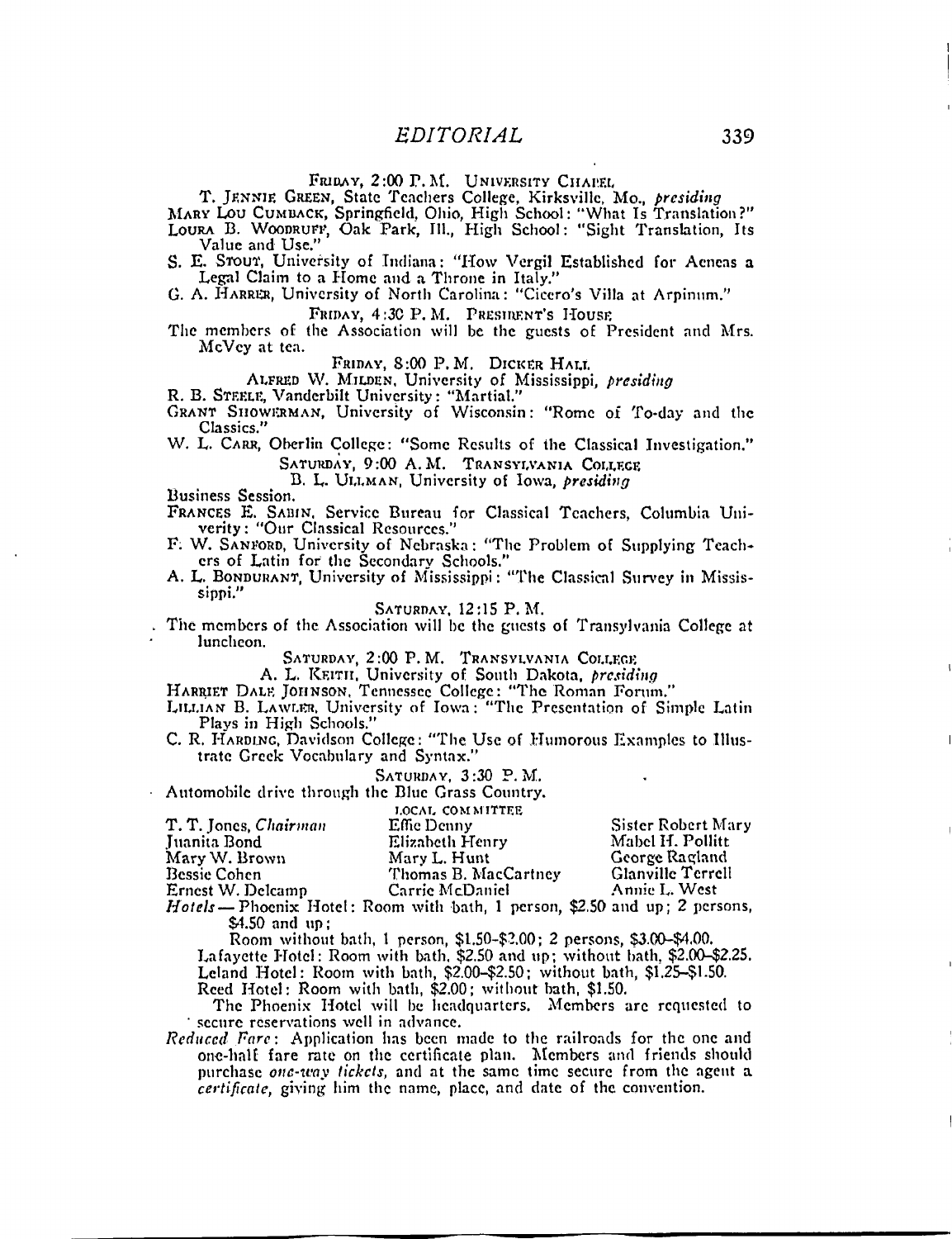*Transportation*: Lexington is very accessible. From Cincinnati it is reached by the Southern Railway and the Louisville & Nashville; from Louisville, by the Chesapeake & Ohio, the Louisville & Nashville, and the Southern Railway; from the South, by the Southern Railway and the Louisville & Nashville; from the East, by the Chesapeake & Ohio. C. & O.: leave Louisville 8:45 A.-M., 6:00 P. M.; arr. Lexington 11:35 A. M., 8:50 P. M. L. & N.: leave Louisville 7:40 A.M., 1:35, 5:20 P.M. ; arr. Lexington 10:55 A.M., 5:30, 9:00 P.M. ; leave Cincinnati 8:35 A. M., 4:25, 8:00 P. M.; arr. Lexington 11:40 A.M., 7:15, 11:15 P.M. ; leave Atlanta 7:25 A.M., 4:25 P.M.; arr. Lexington 7:40 P.M., 7:50 A.M.; leave New Orleans 8:30 A. M., 8:00 P. M.; arr. Lexington 10:55 A. M., 9:00 P. M.; leave St. Louis 9:04 P.M., arr. Lexington 11:00 A.M. Southern: leave Louisville 7:10 A. M., 4:00 P. M.; arr. Lexington 10:45 A. M., 7 :35 P. M.; leave Cincinnati 8:15, 8:50 A.M., 4:00, 6:45, 8:00, 8:10 P.M. ; arr. Lexington in  $2\frac{1}{2}$  hrs.; leave Chicago 9:15 P.M.; arr. Lexington 8:50 A.M.; leave Jacksonville 9:05 P.M.; arr. Lexington 6:50 P.M.; leave New Orleans 8:30 A.M., 8:10 P.M.; arr. Lexington 6:55 A.M., 6:25 P.M.; leave Knoxvillc 8:20 P. M., 1:10 A. M.; arr. Lexington 4:35, 8:50 A. M.; leave Asheville 8:50 P.M.: arr. Lexington 8:50 A.M.: leave St. Louis 9:20 P.M. ; arr. Lexington 10:40 A.M.

Trains leave Lexington for all points late in the afternoon and until 10:40 at night.

The Phoenix and Lafayette hotels adjoin the Union Station (L. & N., C. & O.). The other hotels are within five minutes walk. The Southern Station is a mile away, with good street car facilities.

*Registration:* Members arc requested to register as early as possible on the Mezzanine floor of the Phoenix Hotel.

*Mail* may be addressed care of the Classical Association, Phoenix Hotel.

- *Entertainment:* Those intending to be present at the dinner and luncheons should notify the chairman of the local committee, Professor T. T. Jones, before April 15.
- *Exhibits* illustrating the history of the Association and students' work. etc.. will be held in the University Chapel. Teachers arc invited to bring or send the work of their students.

#### ANNUAL MEETING OF THE CLASSICAL ASSOCIATION OF NEW ENGLAND AT BOWDOIN COLLEGE, BRUNSWICK, MAINE,

APRIL 4-5, 1924

### FRIDAY, 10:00 A.M.

- 1. Greeting by President Sills of Bowdoin College.
- Response by Clarence W. Glcason, President of the Association.
- 2. A. E. LINSCOTT, Decring High School, Portland, Me.: "Latin Plays in the Secondary School."
- 3. PROFESSOR PAUL NIXON, Bowdoin College: "The Epigram."
- 4. CHARLES HUNTINGTON SMITH, Dcerfield Academy, Deerficld. Mass.: "The Cheer I Find in the Classics."
- 5. PROF. GEORGE M. CHASE. Bates College: "Teaching Greek in Bates College."

## FRIDAY, 2:00 P.M.

- 6. DR. D. O. S. LOWELL, Late Headmaster Roxbury Latin School: "Vergilianism."
- DR. SAMUEL V. COLE. President Wheaton College: "Vergilian Lyrics."
- 8. DR. ALICE WALTON, Wellesley College: "Casual Observations on the First and Second Cataracts." \*

\* Illustrated.